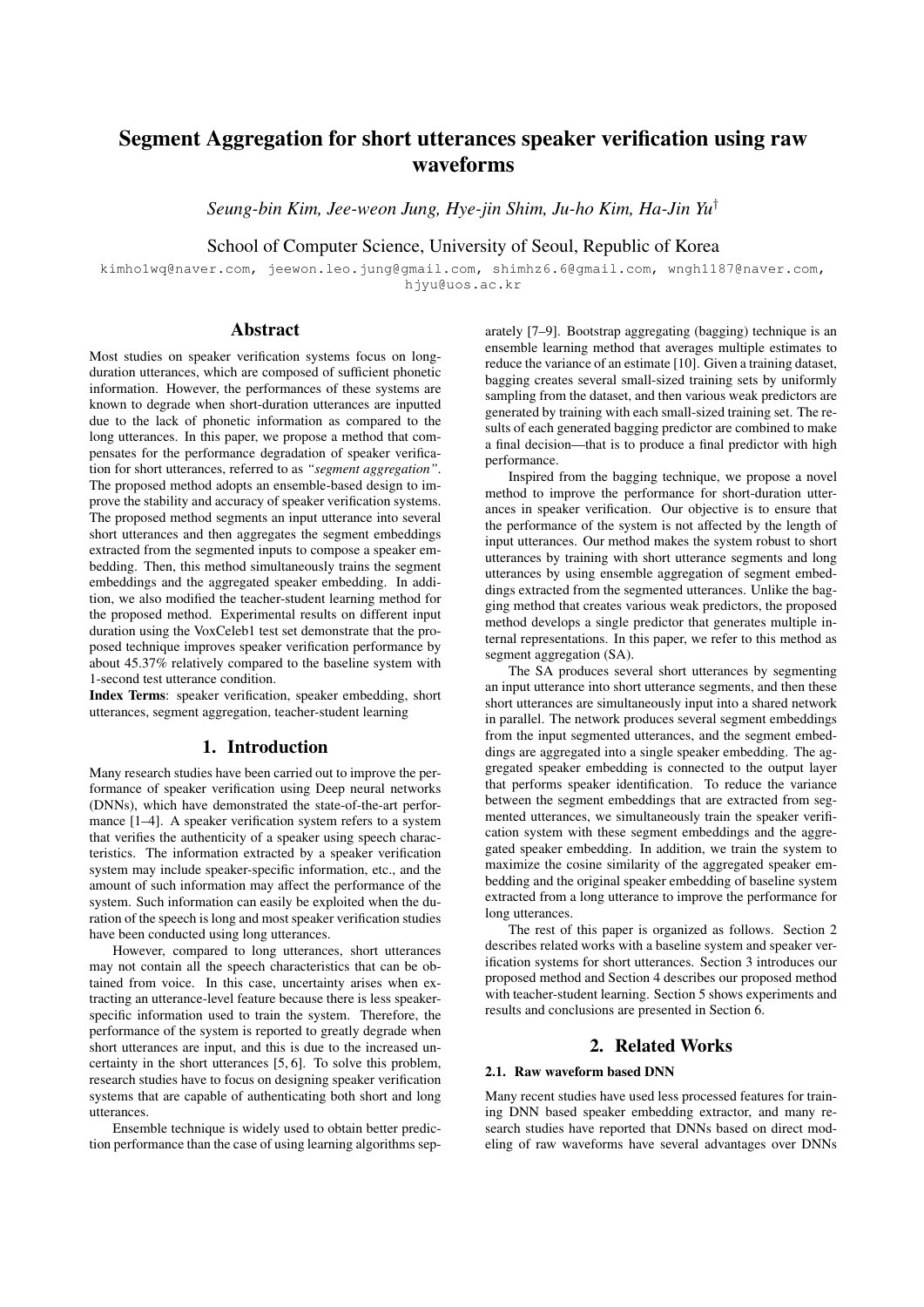Table 1: *Architecture of the modified RawNet. Batch normalization and LeakyReLU are applied before the convolution layer in the residual block, except for the first block [11].*

| Layer                | <b>Input:</b> raw wave $(T \times 1)$        | <b>Output size</b>             |  |
|----------------------|----------------------------------------------|--------------------------------|--|
| Stride-conv          | Conv(3,3,128)<br><b>BN</b><br>LeakyReLU      | $T/3 \times 128$               |  |
| Res block            | Conv(3,1,128)<br>Conv(3,1,128)<br>MaxPool(3) | $\times 2$ $T/27 \times 128$   |  |
| Res block            | Conv(3,1,256)<br>Conv(3,1,256)<br>MaxPool(3) | $\times 4$ $T/2187 \times 256$ |  |
| GRU                  | GRU(1024)                                    | 1024                           |  |
| Speaker<br>embedding | FC(1024)                                     | 1024                           |  |
| Output               | FC(6112)                                     | 6112                           |  |

Table 2: *Comparison of the original system and the modified version of RawNet. Performances are reported using EER on the original VoxCeleb1 test set.*

| System            | Trained on | EER $(\% )$ |
|-------------------|------------|-------------|
| # 1-RawNet $[12]$ | VoxCeleb 1 | 4.80        |
| $# 2$ -Baseline   | VoxCeleb 2 | 3.50        |

modeled with conventional acoustic features [13–15]. The reason for using raw waveforms is that as the size of data increases, the probability that DNNs extract the information needed for each task from raw waveforms increases, and performance can be improved [12, 16, 17]. In addition, by using raw waveforms, the exploration of various hyper-parameters to extract acoustic features is not required. For this reason, we adopt RawNet [12], which takes raw waveforms as input, as the speaker embedding extractor.

We used the modified version of the RawNet architecture described in Table 1 as the baseline system. Table 2 describes the performance of the original RawNet trained on the Vox-Celeb1 dataset, referred to as system # 1, and our modified version of RawNet trained on VoxCeleb2 dataset, referred to as system # 2. Results from our experiments show that our baseline system improve performance over the original system, leading to a relative error reduction (RER) of 27.1%. The proposed method is applied to the system # 2.

#### 2.2. Speaker verification systems for short utterances

Various methods have been proposed to improve the performance of speaker verification systems for short utterances. [18] proposed a short utterance compensation framework in speaker verification that maximizes the cosine similarity of two speaker embeddings extracted from long and short utterances. [19] proposed an utterance-level aggregation method with a NetVLAD or GhostVLAD layer in the wild scenario. This layer is adopted for the application of a self-attentive pooling method with a learnable dictionary encoding. [20] proposed a time-distributed voting (TDV) aggregation system for short-segment speaker recognition. This system extracts as much information as possible from a single utterance and then selects useful information. Similar to [20], we extract useful information from a single utterance, but train a system using intuitive ensemble technique without using any pooling method, such as self-attentive pooling and TDV.

# 3. Segment Aggregation

One of the well-known techniques to compensate for the poor performance of speaker verification systems for short utterances is to train the systems using short utterances in the training phase. However, this above-stated technique increases systems' robustness for short utterances but degrades the systems' overall performance for long utterances.<sup>1</sup> This result seems to have occurred because the network is overfitting for short utterances with strong uncertainty, and accordingly, the information is excessively omitted to consider for uncertainty even when a long utterance is entered. To solve this problem, we segment long duration utterances into several short utterance segments and train a network using the short utterance segments in parallel. The segment embeddings extracted from the segmented input are element-wisely averaged to compose a speaker embedding, and this speaker embedding is connected to the output layer of the network that performs the speaker identification. We refer to this technique as segment aggregation (SA) and the illustration of the overall system is depicted in Figure 1-(a).

Let x be an input utterance of any speaker,  $x \in \mathbb{R}^F$ , where  $F$  refers to the number of the samples in the training phase (length of sequence). Given an input utterance  $x$  of any speaker, a network segments the input utterance into  $K$  short utterances  $\mathbf{x}_k \in \mathbb{R}^C$ ,  $k = 1, ..., K$ , where C is the length of each segment. The network simultaneously extracts segment embeddings from each short utterance segment and subsequently aggregates the segment embeddings into a speaker embedding. The speaker embedding is derived as follows:

$$
e = \frac{1}{K} \sum_{k}^{K} e_k \tag{1}
$$

where  $e$  denotes an aggregated speaker embedding of an utterance, K refers to the number of segments in an utterance and e<sup>k</sup> denotes a segment embedding extracted from a segment  $x_k$ . Lastly, the speaker embedding is connected to an output layer which is trained for speaker identification using categorical cross-entropy (CCE) objective function.

For example, using SA technique, a segment length is first set. When the segment length is set to 2s with an overlap of 1s with a mini-batch size of 6s, five segment utterances will be created by each input utterance, and accordingly, five segment embeddings are extracted by inputting these segment utterances in parallel into the network.

This method optimizes aggregated speaker embeddings averaged from segment embeddings. However, there is a possibility that the variance of the segment embeddings increases. This is because the method optimizes for speaker embeddings and does not optimizes each segment embedding directly, and the average value can be constant even if the variance of the segment embeddings is large. Therefore, we further propose a method to reduce the variance of the segment embeddings.

To increase the accuracy of segment embeddings, we simultaneously train the segment embeddings and the aggregated

<sup>&</sup>lt;sup>1</sup>As a result of internal experiments, performance for long utterances deteriorated when short utterances are used for training.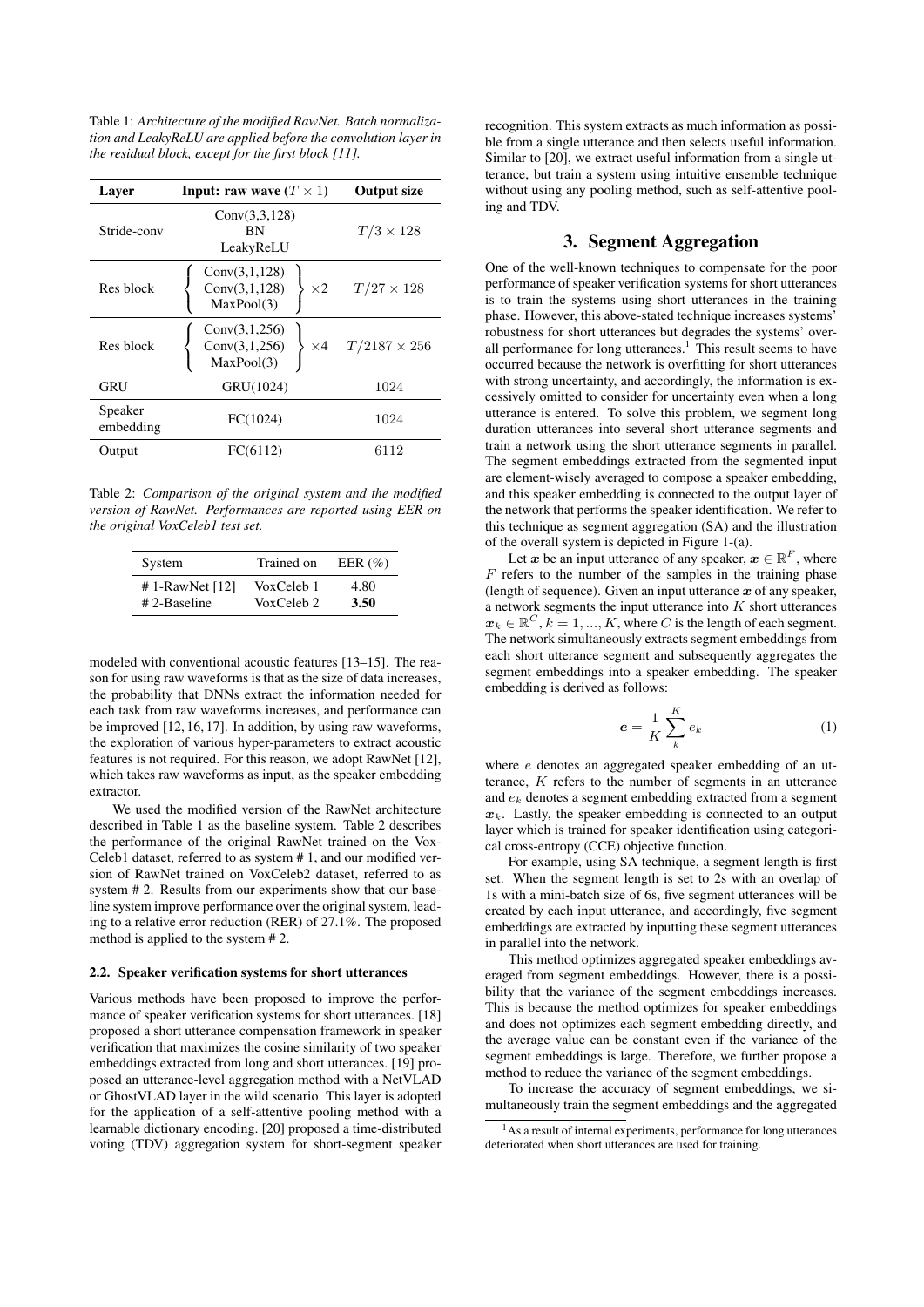

Figure 1: *Proposed methods to improve the performance on short utterances. (a): The segment aggregation system. The segment embeddings extracted from segmented utterances are aggregated using the average function. Segment embeddings and the aggregated speaker embedding are used simultaneously for training the output layers using categorical cross-entropy for speaker identification. (b): The segment aggregation system with teacher-student learning. The student network utilizes speaker embeddings and soft-labels created by the teacher network for training.*

speaker embedding in separate output layers. Finally, the objective function  $Loss_{sa}$  for SA technique is defined as follows:

$$
Loss_{sa} = Loss_e + W \sum_{k}^{K} Loss_{e_k}
$$
 (2)

where  $Loss_e$  denotes CCE for an output layer that receives an aggregated speaker embedding, W denotes a weight for  $Loss_{e_k}$ , and  $Loss_{e_k}$  denotes CCE for an output layer that receives a segment embedding.

# 4. Teacher-student learning

The teacher-student (TS) learning method was first proposed for model compression and is being used in a variety of fields [18, 21–23]. [18] uses two networks of the same architecture and size. A teacher network (TN) that is pre-trained with long utterances transfers useful information such as soft-label and speaker embedding to a student network (SN). Then, the SN is trained with short utterances to yield the correct answer similar to the received speaker embedding and soft-label.

The existing TS learning method for short utterances is designed to maximize the cosine similarity of two speaker embeddings extracted from long and short utterances thereby compensating for the performance for short utterances. Similarly, we make the speaker embedding aggregated from short utterance segment embeddings with high uncertainty to be as close as possible to the original speaker embedding extracted from long utterances. Figure 1-(b) depicts our system that uses the teacher-student learning.

We create a RawNet as a TN and a RawNet with the proposed SA technique as an SN in order to adopt TS learning architecture, and input utterances of the same duration into the two networks. Let  $e_T(x)$  be a speaker embedding extracted from TN and  $e_S(x)$  be the aggregated speaker embedding extracted from SN, where  $x$  refers a long input utterance. The objective function  $Loss_{ts}$  for the modified TS learning is defined as follows:

$$
Loss_{ts} = \sum_{j}^{J} Cos(e_T(x_j), e_S(x_j))
$$

$$
-\sum_{j}^{J} \sum_{i}^{I} P_T(s_i|x_j) log(P_S(s_i|x_j))
$$
(3)

where  $Cos($ , a denotes cosine similarity for two speaker embeddings,  $i$  and  $j$  refer to the speaker and utterance indices, and  $P_T(s_i|x)$  and  $P_S(s_i|x)$  are probabilities for any speaker  $s_i$  for TN and SN respectively. We add  $Loss_{ts}$  and  $Loss_{sa}$  for applying the TS learning method to our proposed system.

## 5. Experiments and results

We implemented the system with the PyTorch library [24]. Code for experiments in this paper is freely available.<sup>2</sup>

#### 5.1. Dataset

We used the VoxCeleb2 dataset [3] in the training phase and VoxCeleb1 dataset [25] in the validation and test phase. Vox-Celeb1 contains approximately 330 hours of audio recordings from 1251 speakers for text-independent scenarios. VoxCeleb2 has emerged as an extended version of the VoxCeleb1 dataset and contains over a million utterances from 6112 speakers. We used all the utterances of VoxCeleb2 for training and utterances of 1211 speakers of VoxCeleb1 as validation data, and utterances of 40 speakers of VoxCeleb1 as test data.

#### 5.2. Experimental configurations

We input pre-emphasized raw waveforms into the network and configured the mini-batch for training by cropping the duration of input utterances to 59049 samples ( $\approx$  3.69 s). To evaluate the performances of the speaker verification systems on short utterances, we cropped the test utterances into different lengths of 1, 2 and 3 seconds—we set 16038 samples to a length of 1s, 32076 samples to a length of 2s, and 48114 samples to a length of 3s. When using the SA technique, we divided input utterances by overlapping about 10% of the segment length. An output of the last fully-connected layer is used as a segment embedding for using SA technique and the speaker embedding's dimensionality is 1024.

We used Leaky ReLU activation functions [26] with a negative slope of 0.3, AMSGrad optimizer [27] with a learning rate of 0.001 and weight decay with  $\lambda = 1e^{-4}$ . We used categorical cross-entropy for all output layers. We did not use any augmentation technique for training and test.

<sup>2</sup>https://github.com/kimho1wq/SegmentAggregation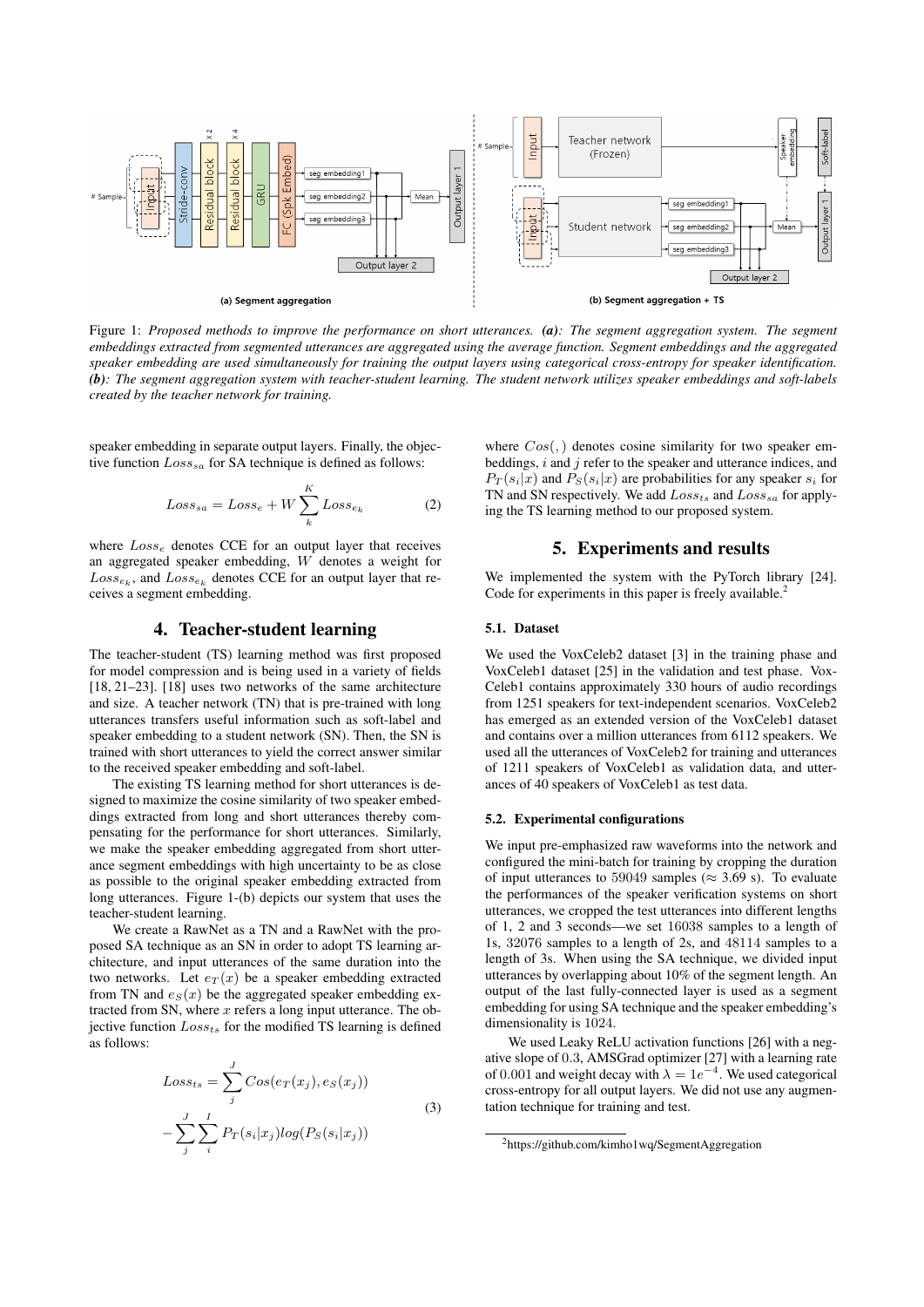Table 4: *Performance comparison of state-of-the-art speaker verification systems that adopted methods to improve performance for short utterances and are trained on VoxCeleb2 dataset. Performances is reported EER on the original VoxCeleb1 test set.*

|                          | Model         | Method    | <b>Input Feature</b> | 3 sec.<br>EER $(\% )$ | 2 sec.<br>EER $(\%)$ | l sec.<br>EER $(\% )$ | Full-length,<br>EER $(\% )$ |
|--------------------------|---------------|-----------|----------------------|-----------------------|----------------------|-----------------------|-----------------------------|
| Xie et. al. [19]         | Thin ResNet34 | GhostVlad | Spectrogram          | 5.47                  | 7.69                 | 13.20                 | 3.22                        |
| Jung <i>et. al.</i> [18] | RawNet        | TS        | Raw waveform         | 4.91                  | 7.12                 | 14.40                 | 3.49                        |
| Ours                     | RawNet        | SА        | Raw waveform         | 5.38                  | 7.41                 | 12.82                 | 3.63                        |
| Ours                     | RawNet        | $SA + TS$ | Raw waveform         | 4.59                  | 6.05                 | 11.15                 | 3.15                        |

Table 3: *Results of our proposed system compared to the baseline with different duration. The segment length for applying SA technique is set to a fixed value or a random value. Performances is reported in EER.*

| System                                            | Segment                     | 3 sec.                       | 2 sec.                       | 1 sec.                           |
|---------------------------------------------------|-----------------------------|------------------------------|------------------------------|----------------------------------|
|                                                   | length                      | EER                          | EER                          | EER                              |
| <b>Baseline</b><br>$#3-SA$<br>$#4-SA$<br>$# 5-SA$ | 1 sec<br>2 sec<br>$1-2$ sec | 6.64<br>5.97<br>5.49<br>5.38 | 8.93<br>7.63<br>7.38<br>7.41 | 20.41<br>12.41<br>14.46<br>12.82 |
| # 6-SA + TS                                       | 1 sec                       | 5.02                         | 6.39                         | 10.95                            |
| # 7-SA + TS                                       | 2 sec                       | 4.87                         | 6.11                         | 13.13                            |
| # $8-SA + TS$                                     | $1-2$ sec                   | 4.64                         | 6.17                         | 11.21                            |
| $# 9-SA + TS$                                     | $1-3$ sec                   | 4.59                         | 6.05                         | 11.15                            |

#### 5.3. Results analysis

Table 3 shows the results of applying our proposed methods to the baseline system with different utterance duration. System # 3, 4, 6 and 7 use a fixed segment length, and the other systems use a different segment duration for each mini-batch in the training phase. The result of the baseline system shows performances of system # 2 with various lengths. System # 3, 4 and 5 are generated by applying the SA technique to the baseline system with varying segment lengths. We set the weight of loss function  $Loss_{e_k}$  to 0.2 to give more weight to the loss function of the aggregated speaker embedding  $Loss_{e}$ . Experimental results of these three systems confirmed the improved performance compared to the baseline with all test utterance conditions. The system trained with fixed segment length shows improved performance on test sets with fixed segment lengths, whereas the system trained with different segment lengths showed improved average performance on test sets with varying lengths. The last four rows in Table 3 describe the results of applying the TS learning method to the SA system. To experiment with the application of TS learning method, we set the weight of loss function  $Loss_{e_k}$  to 1.0 because the loss function  $Loss_{ts}$  for the teacher-student learning relatively reduces the weight of existing loss function  $Loss_{e_k}$ . Results of these systems show that applying TS method to the SA system further improved the performance, especially when the segment length is randomly generated with a value between 1 to 3 seconds—the average performance is most improved.

Table 4 shows the performance comparison of state-of-theart speaker verification systems that adopted different methods to improve performance for short utterances on the original VoxCeleb1 test set. We couldn't directly compare the per-

formance in [19] and [20] because these studies report performances using self-curated trials and are not freely available. However, the code of [19] is freely available, so using this code we retested their system on the original VoxCeleb1 test set and compared its performance. Results show that our system using SA method (system # 5) outperforms the performance of stateof-the-art systems when using 1-second test utterances with EER of 12.82%. The system adopting the SA and TS methods (system # 9), which has the best average performance, outperforms for all length of test utterances than other start-of-the-art systems. System # 9 demonstrates an RER of 45.37% compared to the modified RawNet and an RER of 22.57% compared to the RawNet that applied TS learning method with 1-second test utterance condition.

# 6. Conclusions

In this paper, we propose a novel method to improve the performance of a speaker verification system when short-duration utterances are input. Our proposed method makes a system robust to short utterances by training the system with short utterance segments and long utterances by using ensemble aggregation of segment embeddings extracted from segmented utterances. The method segments an input utterance into several shorter utterances and aggregates the segment embeddings extracted from the segmented utterances into a speaker embedding. Also, the proposed method simultaneously trains multiple segment embeddings and the aggregated speaker embedding to reduce the variance between the segment embeddings. In addition, we apply the teacher-student learning method to the proposed system to improve the performance of the aggregated speaker embedding. We use the intuitive ensemble technique which divides the existing long utterance into several short utterances to achieve high robustness for short utterances. Experimental results are reported using EERs with different input duration from the Vox-Celeb1 test set. Experimental results show that the system that applied our proposed method and the TS learning method has improved average performance for both long and short utterances of different duration. Notably, the system showed an improved performance of around 45.37% compared to the baseline system with a 1-second test utterance condition.

## 7. Acknowledgement

This work was supported by the Technology Innovation Program (10076583, Development of free-running speech recognition technologies for embedded robot system) funded by the Ministry of Trade, Industry & Energy(MOTIE, Korea)